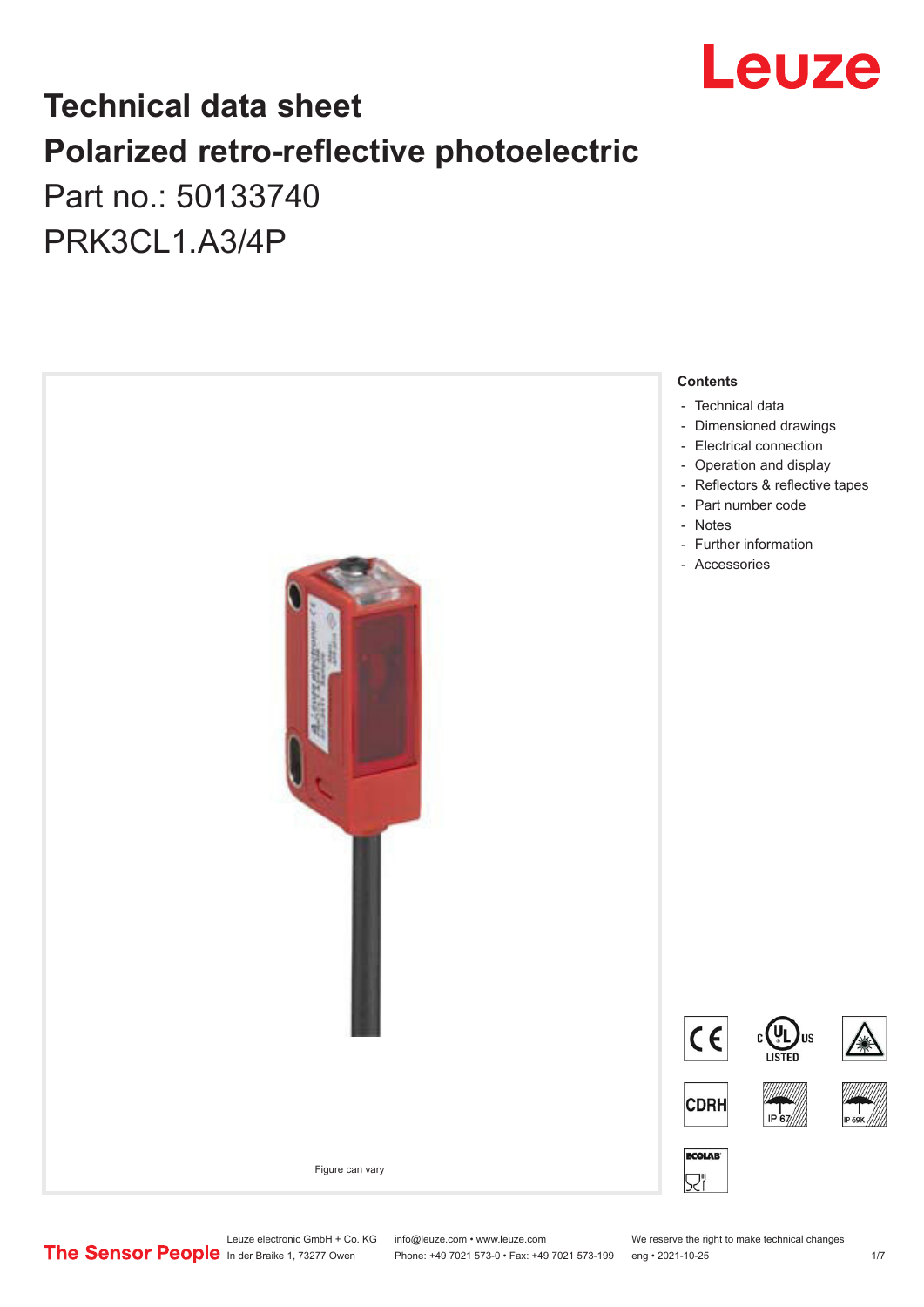# <span id="page-1-0"></span>**Technical data**

# Leuze

| <b>Basic data</b>                              |                                     |
|------------------------------------------------|-------------------------------------|
| <b>Series</b>                                  | 3C                                  |
| <b>Operating principle</b>                     | Reflection principle                |
|                                                |                                     |
| <b>Special version</b>                         |                                     |
| <b>Special version</b>                         | Autocollimation                     |
|                                                |                                     |
| <b>Optical data</b>                            |                                     |
| <b>Operating range</b>                         | Guaranteed operating range          |
| <b>Operating range</b>                         | 0  2 m, With reflector MTKS 50x50.1 |
| <b>Operating range limit</b>                   | Typical operating range             |
| <b>Operating range limit</b>                   | 0  3 m, With reflector MTKS 50x50.1 |
| Beam path                                      | Collimated                          |
| Light source                                   | Laser, Red                          |
| Wavelength                                     | 655 nm                              |
| Laser class                                    | 1. IEC/EN 60825-1:2007              |
| Max. laser power                               | 0.0017 W                            |
| <b>Transmitted-signal shape</b>                | Pulsed                              |
| <b>Pulse duration</b>                          | $5.3 \,\mu s$                       |
| Light spot size [at sensor distance]           | 1 mm [3,000 mm]                     |
| Type of light spot geometry                    | Round                               |
| Shift angle                                    | Typ. $\pm 2^{\circ}$                |
|                                                |                                     |
| Electrical data                                |                                     |
| <b>Protective circuit</b>                      | Polarity reversal protection        |
|                                                | Short circuit protected             |
|                                                |                                     |
| Performance data                               |                                     |
| Supply voltage U <sub>R</sub>                  | 10  30 V, DC, Incl. residual ripple |
| <b>Residual ripple</b>                         | 0  15 %, From $U_B$                 |
| <b>Open-circuit current</b>                    | $015$ mA                            |
|                                                |                                     |
| <b>Outputs</b>                                 |                                     |
| Number of digital switching outputs 2 Piece(s) |                                     |
| <b>Switching outputs</b>                       |                                     |
| Voltage type                                   | D <sub>C</sub>                      |

|        | <b>Voltage type</b>        | DC                                |
|--------|----------------------------|-----------------------------------|
|        | Switching current, max.    | 100 mA                            |
|        | <b>Switching voltage</b>   | high: $\geq$ (U <sub>B</sub> -2V) |
|        |                            | Low: $\leq$ 2V                    |
|        |                            |                                   |
|        | <b>Switching output 1</b>  |                                   |
|        | <b>Switching element</b>   | Transistor, PNP                   |
|        | <b>Switching principle</b> | Light switching                   |
|        |                            |                                   |
|        | <b>Switching output 2</b>  |                                   |
|        | <b>Switching element</b>   | Transistor, PNP                   |
|        | <b>Switching principle</b> | Dark switching                    |
|        |                            |                                   |
| Timing |                            |                                   |

| <b>Switching frequency</b> | 3.000 Hz         |
|----------------------------|------------------|
| Response time              | $0.17$ ms        |
| <b>Readiness delay</b>     | $300 \text{ ms}$ |

| <b>Connection 1</b>         |                       |
|-----------------------------|-----------------------|
| <b>Function</b>             | Signal OUT            |
|                             | Voltage supply        |
| <b>Type of connection</b>   | Cable                 |
| Cable length                | 2,000 mm              |
| <b>Sheathing material</b>   | <b>PUR</b>            |
| Cable color                 | <b>Black</b>          |
| <b>Number of conductors</b> | 4-wire                |
| Wire cross section          | $0.2$ mm <sup>2</sup> |
|                             |                       |

#### **Mechanical data**

| Dimension (W x H x L)             | 11.4 mm x 34.2 mm x 18.3 mm  |
|-----------------------------------|------------------------------|
| <b>Housing material</b>           | <b>Plastic</b>               |
| <b>Plastic housing</b>            | PC-ABS                       |
| Lens cover material               | Plastic / PMMA               |
| Net weight                        | 50q                          |
| <b>Housing color</b>              | Red                          |
| <b>Type of fastening</b>          | Through-hole mounting        |
|                                   | Via optional mounting device |
| <b>Compatibility of materials</b> | <b>ECOLAB</b>                |

#### **Operation and display**

| Type of display                     | LED                    |
|-------------------------------------|------------------------|
| <b>Number of LEDs</b>               | 2 Piece(s)             |
| <b>Operational controls</b>         | Teach button           |
| Function of the operational control | Sensitivity adjustment |
| <b>Environmental data</b>           |                        |
| Ambient temperature, operation      | $-40$ 55 °C            |
| Ambient temperature, storage        | $-4070 °C$             |

#### **Certifications**

| Degree of protection     | IP 67         |
|--------------------------|---------------|
|                          | IP 69K        |
| <b>Protection class</b>  | Ш             |
| <b>Certifications</b>    | c UL US       |
| <b>Standards applied</b> | IEC 60947-5-2 |
|                          |               |

#### **Classification**

| <b>Customs tariff number</b> | 85365019 |
|------------------------------|----------|
| eCl@ss 5.1.4                 | 27270902 |
| eCl@ss 8.0                   | 27270902 |
| eCl@ss 9.0                   | 27270902 |
| eCl@ss 10.0                  | 27270902 |
| eCl@ss 11.0                  | 27270902 |
| <b>ETIM 5.0</b>              | EC002717 |
| <b>ETIM 6.0</b>              | EC002717 |
| <b>ETIM 7.0</b>              | EC002717 |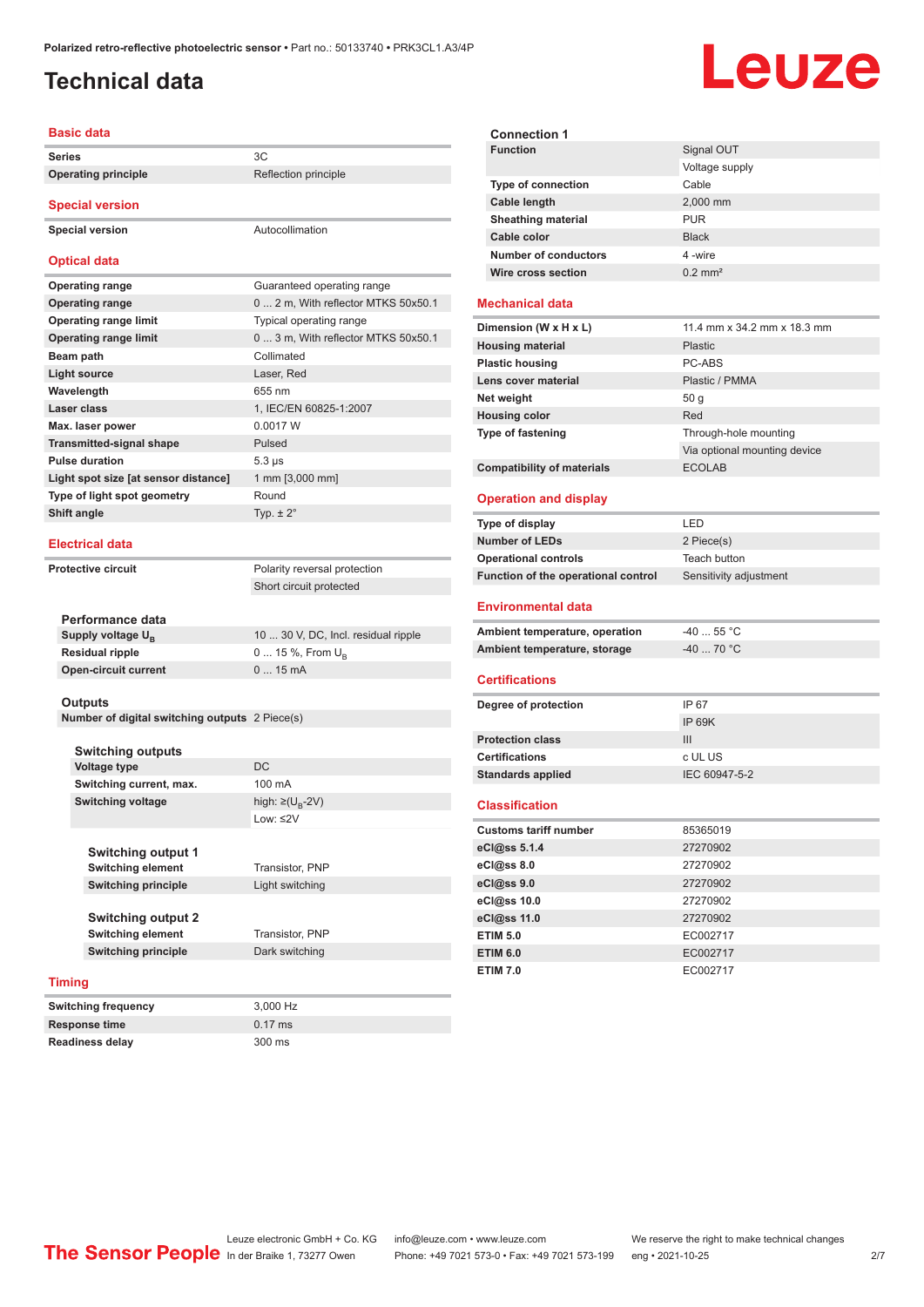# <span id="page-2-0"></span>**Dimensioned drawings**

Leuze

All dimensions in millimeters



- A Green LED
- B Yellow LED
- C Optical axis
- D Teach button
- E Mounting sleeve (standard)
- F Threaded sleeve (3C.B series)

# **Electrical connection**

#### **Connection 1**

| <b>Function</b>             | Signal OUT            |
|-----------------------------|-----------------------|
|                             | Voltage supply        |
| Type of connection          | Cable                 |
| Cable length                | 2,000 mm              |
| <b>Sheathing material</b>   | <b>PUR</b>            |
| Cable color                 | <b>Black</b>          |
| <b>Number of conductors</b> | 4 -wire               |
| Wire cross section          | $0.2$ mm <sup>2</sup> |
|                             |                       |

#### **Conductor color Conductor assignment**

| <b>Brown</b> | $V +$            |
|--------------|------------------|
| White        | OUT <sub>2</sub> |
| <b>Blue</b>  | <b>GND</b>       |
| <b>Black</b> | OUT <sub>1</sub> |

# **Operation and display**

#### **LED Display Meaning 1** Green, continuous light **Continuous Continuous Continuous Continuous Continuous Continuous Continuous Continuous Continuous Continuous Continuous Continuous Continuous Continuous Continuous Continuous Continuous Contin 2** Yellow, continuous light **Victor** Continuous **Continuous** light **Light path free**

|                                               | Leuze electronic GmbH + Co. KG info@leuze.com • www.leuze.com |                                                                | We reserve the right to make technical changes |     |
|-----------------------------------------------|---------------------------------------------------------------|----------------------------------------------------------------|------------------------------------------------|-----|
| The Sensor People In der Braike 1, 73277 Owen |                                                               | Phone: +49 7021 573-0 • Fax: +49 7021 573-199 eng • 2021-10-25 |                                                | 3/7 |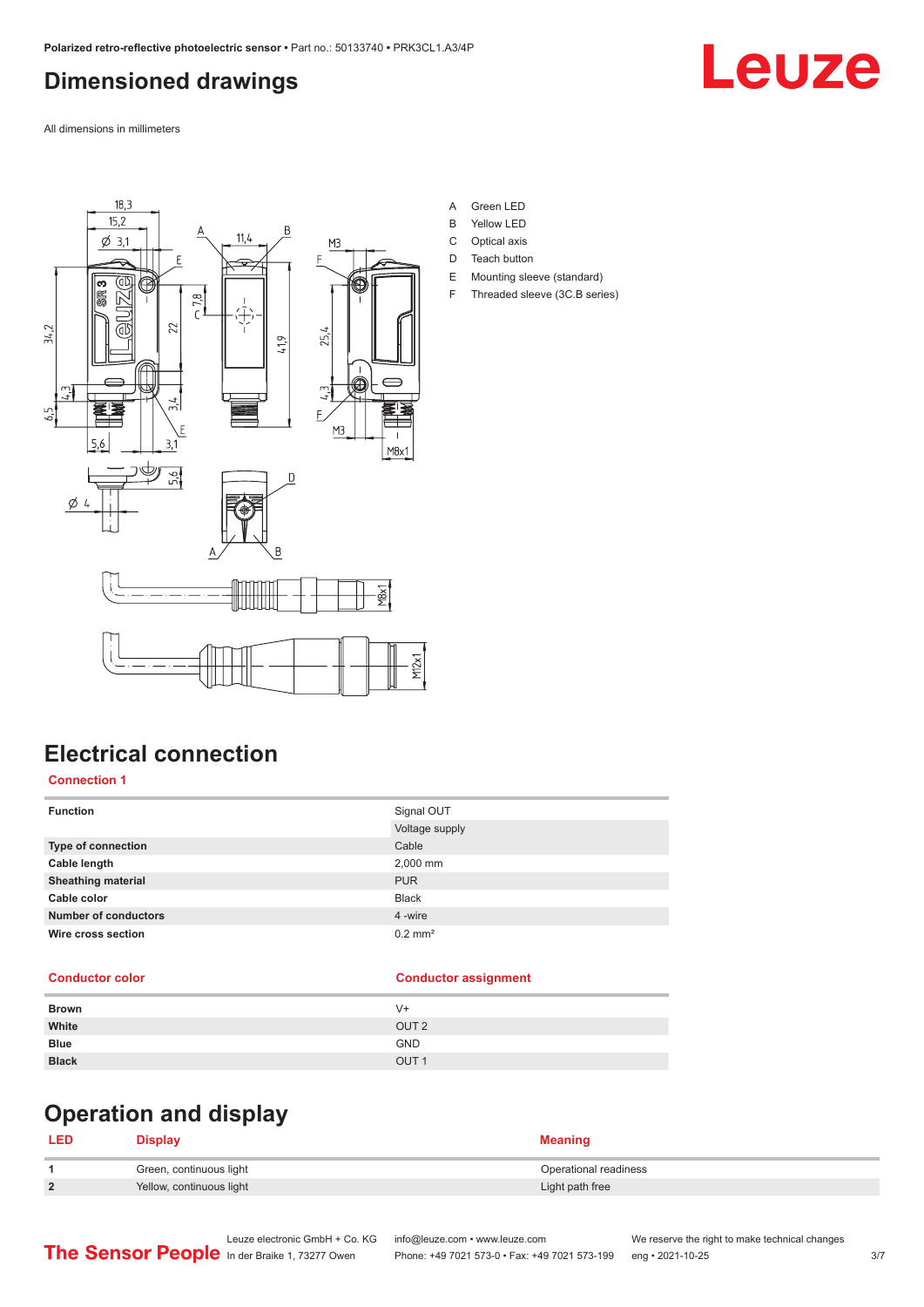### <span id="page-3-0"></span>**Operation and display**



| LED | <b>Display</b>   | <b>Meaning</b>                       |
|-----|------------------|--------------------------------------|
|     | Yellow, flashing | Light path free, no function reserve |

# **Reflectors & reflective tapes**

| Part no. | <b>Designation</b> | <b>Operating range</b><br><b>Operating range</b> | <b>Description</b>                                                                                                                                                                                                                         |
|----------|--------------------|--------------------------------------------------|--------------------------------------------------------------------------------------------------------------------------------------------------------------------------------------------------------------------------------------------|
| 50040894 | <b>MTKS 20x30</b>  | 01.6m<br>02.2m                                   | Design: rechteckig<br>Triple reflector size: 1.2 mm<br>Reflective surface: 19 mm x 29 mm<br>Material: Kunststoff<br>Base material: Kunststoff<br>Chemical designation of the material: PMMA8N<br>Fastening: Durchgangsbefestigung, klebbar |
| 50104130 | MTKS 20x40.1       | 01m<br>01.5m                                     | Design: rechteckig<br>Triple reflector size: 1.2 mm<br>Reflective surface: 17 mm x 38 mm<br>Material: Kunststoff<br>Base material: Kunststoff<br>Chemical designation of the material: PMMA8N<br>Fastening: Durchgangsbefestigung, klebbar |
| 50117583 | MTKS 50x50.1       | 02m<br>03m                                       | Design: rechteckig<br>Triple reflector size: 1.2 mm<br>Reflective surface: 50 mm x 50 mm<br>Material: Kunststoff<br>Base material: Kunststoff<br>Chemical designation of the material: PMMA8N<br>Fastening: Durchgangsbefestigung, klebbar |
| 50110192 | REF 6-A-50x50      | 01m<br>01.4m                                     | Design: rechteckig<br>Triple reflector size: 0.3 mm<br>Reflective surface: 50 mm x 50 mm<br>Material: Kunststoff<br>Chemical designation of the material: PMMA<br>Fastening: selbstklebend                                                 |

### **Part number code**

Part designation: **AAA 3C d EE-f.GG H/i J-K**

| AAA3C     | Operating principle / construction<br>HT3C: Diffuse reflection sensor with background suppression<br>LS3C: Throughbeam photoelectric sensor transmitter<br>LE3C: Throughbeam photoelectric sensor receiver<br>PRK3C: Retro-reflective photoelectric sensor with polarization filter |
|-----------|-------------------------------------------------------------------------------------------------------------------------------------------------------------------------------------------------------------------------------------------------------------------------------------|
| d         | Light type<br>n/a: red light<br>I: infrared light                                                                                                                                                                                                                                   |
| <b>EE</b> | Light source<br>$n/a$ : LED<br>L1: laser class 1<br>L <sub>2</sub> : laser class 2                                                                                                                                                                                                  |
|           | Preset range (optional)<br>n/a: operating range acc. to data sheet<br>xxxF: Preset range [mm]                                                                                                                                                                                       |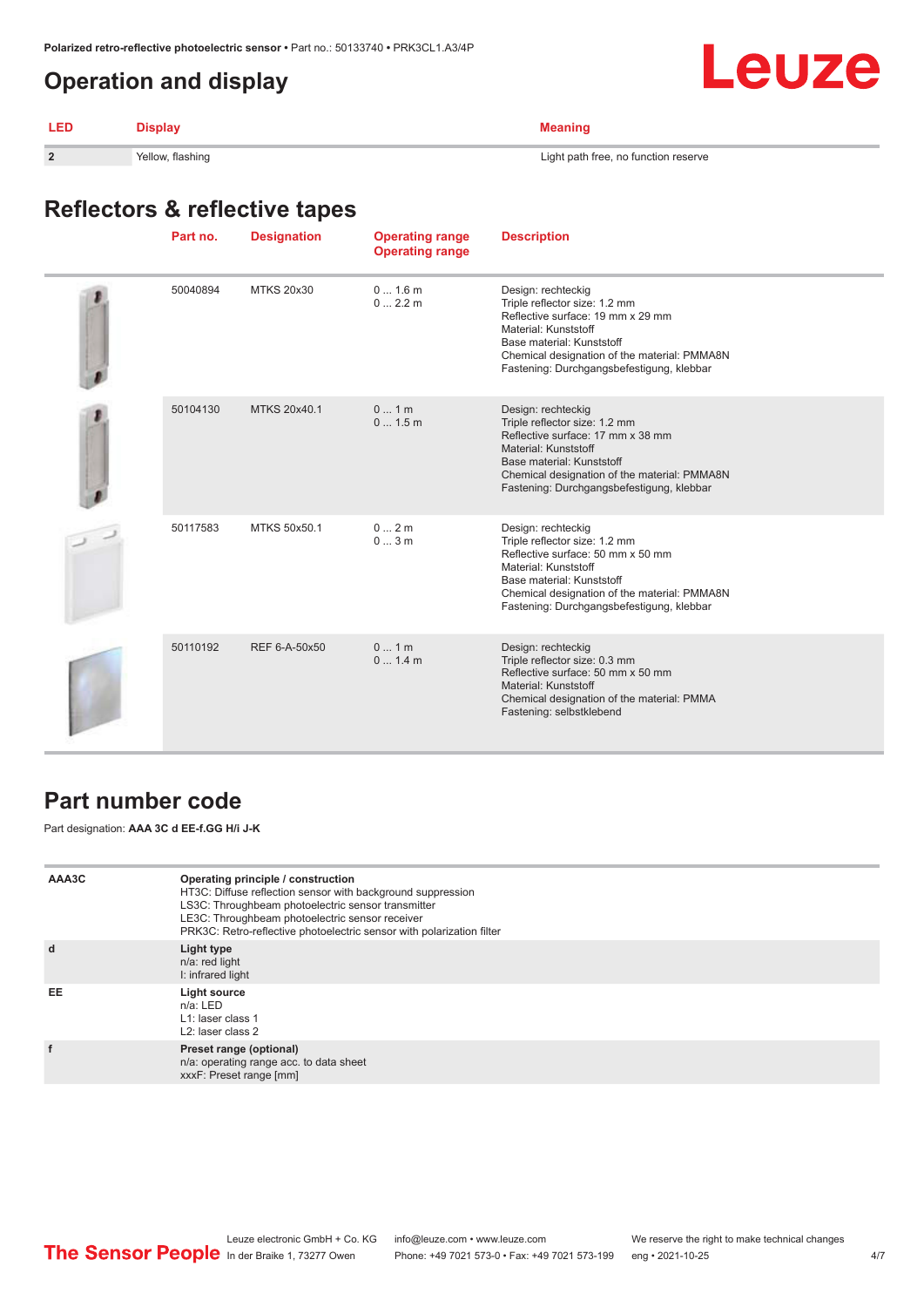#### <span id="page-4-0"></span>**Part number code**



| GG          | Equipment<br>n/a: standard<br>A: Autocollimation principle (single lens) for positioning tasks<br>B: Housing model with two M3 threaded sleeves, brass<br>F: Permanently set range<br>L: Long light spot<br>S: small light spot<br>T: autocollimation principle (single lens) for highly transparent bottles without tracking<br>TT: autocollimation principle (single lens) for highly transparent bottles with tracking<br>V: V-optics<br>XL: Extra long light spot<br>X: extended model<br>HF: Suppression of HF illumination (LED)                                                                              |
|-------------|---------------------------------------------------------------------------------------------------------------------------------------------------------------------------------------------------------------------------------------------------------------------------------------------------------------------------------------------------------------------------------------------------------------------------------------------------------------------------------------------------------------------------------------------------------------------------------------------------------------------|
| н           | Operating range adjustment<br>n/a with HT: range adjustable via 8-turn potentiometer<br>n/a with retro-reflective photoelectric sensors (PRK): operating range not adjustable<br>1: 270° potentiometer<br>3: teach-in via button<br>6: auto-teach                                                                                                                                                                                                                                                                                                                                                                   |
| j.          | Switching output/function OUT 1/IN: Pin 4 or black conductor<br>2: NPN transistor output, light switching<br>N: NPN transistor output, dark switching<br>4: PNP transistor output, light switching<br>P: PNP transistor output, dark switching<br>6: push-pull switching output, PNP light switching, NPN dark switching<br>G: Push-pull switching output, PNP dark switching, NPN light switching<br>L: IO-Link interface (SIO mode: PNP light switching, NPN dark switching)<br>8: activation input (activation with high signal)<br>X: pin not used<br>1: IO-Link / light switching (NPN) / dark switching (PNP) |
| J           | Switching output / function OUT 2/IN: pin 2 or white conductor<br>2: NPN transistor output, light switching<br>N: NPN transistor output, dark switching<br>4: PNP transistor output, light switching<br>P: PNP transistor output, dark switching<br>6: push-pull switching output, PNP light switching, NPN dark switching<br>G: Push-pull switching output, PNP dark switching, NPN light switching<br>W: warning output<br>X: pin not used<br>8: activation input (activation with high signal)<br>9: deactivation input (deactivation with high signal)<br>T: teach-in via cable                                 |
| κ           | <b>Electrical connection</b><br>n/a: cable, standard length 2000 mm, 4-wire<br>5000: cable, standard length 5000 mm, 4-wire<br>M8: M8 connector, 4-pin (plug)<br>M8.3: M8 connector, 3-pin (plug)<br>200-M8: cable, length 200 mm with M8 connector, 4-pin, axial (plug)<br>200-M8.3: cable, length 200 mm with M8 connector, 3-pin, axial (plug)<br>200-M12: cable, length 200 mm with M12 connector, 4-pin, axial (plug)                                                                                                                                                                                          |
| <b>Note</b> |                                                                                                                                                                                                                                                                                                                                                                                                                                                                                                                                                                                                                     |

 $\blacksquare$ Г  $\&$  A list with all available device types can be found on the Leuze website at www.leuze.com.

#### **Notes**

| Observe intended use!                                                                 |
|---------------------------------------------------------------------------------------|
| $\%$ This product is not a safety sensor and is not intended as personnel protection. |
| $\%$ The product may only be put into operation by competent persons.                 |
| ♦ Only use the product in accordance with its intended use.                           |
|                                                                                       |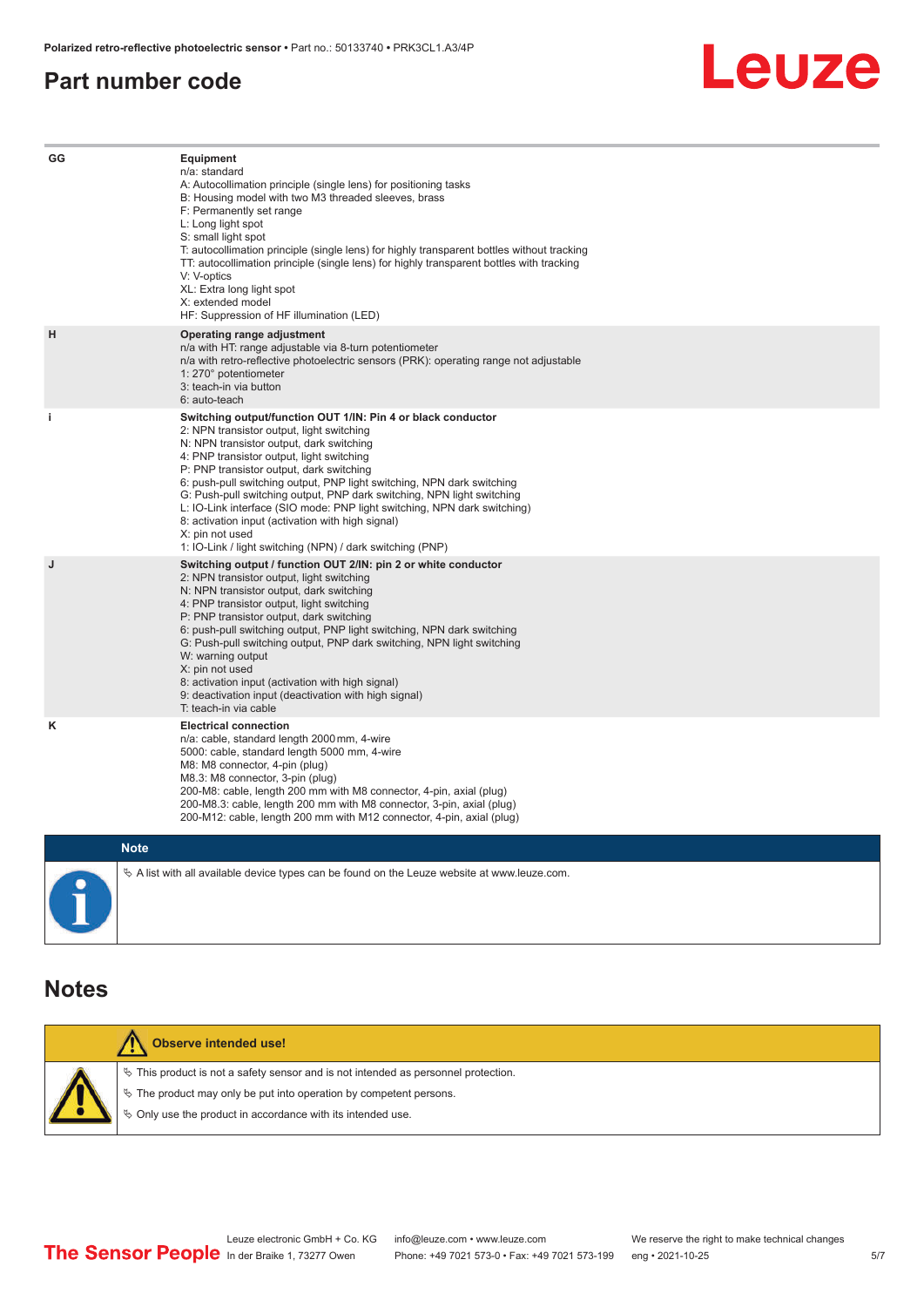### <span id="page-5-0"></span>**Notes**

# Leuze

#### **For UL applications:**

ª For UL applications, use is only permitted in Class 2 circuits in accordance with the NEC (National Electric Code).

ª These proximity switches shall be used with UL Listed Cable assemblies rated 30V, 0.5A min, in the field installation, or equivalent (categories: CYJV/ CYJV7 or PVVA/PVVA7)



#### **WARNING! LASER RADIATION – CLASS 1 LASER PRODUCT**

The device satisfies the requirements of IEC 60825-1:2007 (EN 60825-1:2007) safety regulations for a product of **laser class 1** as well as the U.S. 21 CFR 1040.10 regulations with deviations corresponding to "Laser Notice No. 50" from June 24, 2007.

- $\%$  Observe the applicable statutory and local laser protection regulations.
- $\%$  The device must not be tampered with and must not be changed in any way. There are no user-serviceable parts inside the device. Repairs must only be performed by Leuze electronic GmbH + Co. KG.

# **Further information**

- Light source: Average life expectancy 50,000 h at an ambient temperature of 25 °C
- Response time: For short decay times, an ohmic load of approx. 5 kOhm is recommended
- Sum of the output currents for both outputs, 50 mA for ambient temperatures > 40 °C

### **Accessories**

#### Mounting technology - Mounting brackets

|     | Part no. | <b>Designation</b> | <b>Article</b>  | <b>Description</b>                                                                                                                                                                       |
|-----|----------|--------------------|-----------------|------------------------------------------------------------------------------------------------------------------------------------------------------------------------------------------|
| 465 | 50060511 | BT <sub>3</sub>    | Mounting device | Design of mounting device: Angle, L-shape<br>Fastening, at system: Through-hole mounting<br>Mounting bracket, at device: Screw type<br>Type of mounting device: Rigid<br>Material: Metal |

#### Mounting technology - Rod mounts

| Part no. | <b>Designation</b> | <b>Article</b>  | <b>Description</b>                                                                                                                                                                                                                                                     |
|----------|--------------------|-----------------|------------------------------------------------------------------------------------------------------------------------------------------------------------------------------------------------------------------------------------------------------------------------|
| 50117255 | BTU 200M-D12       | Mounting system | Design of mounting device: Montagesystem<br>Fastening, at system: für Rundstange 12 mm, Blechklemmbefestigung<br>Mounting bracket, at device: schraubbar, für M3-Schrauben geeignet<br>Type of mounting device: klemmbar, drehbar 360°, justierbar<br>Material: Metall |